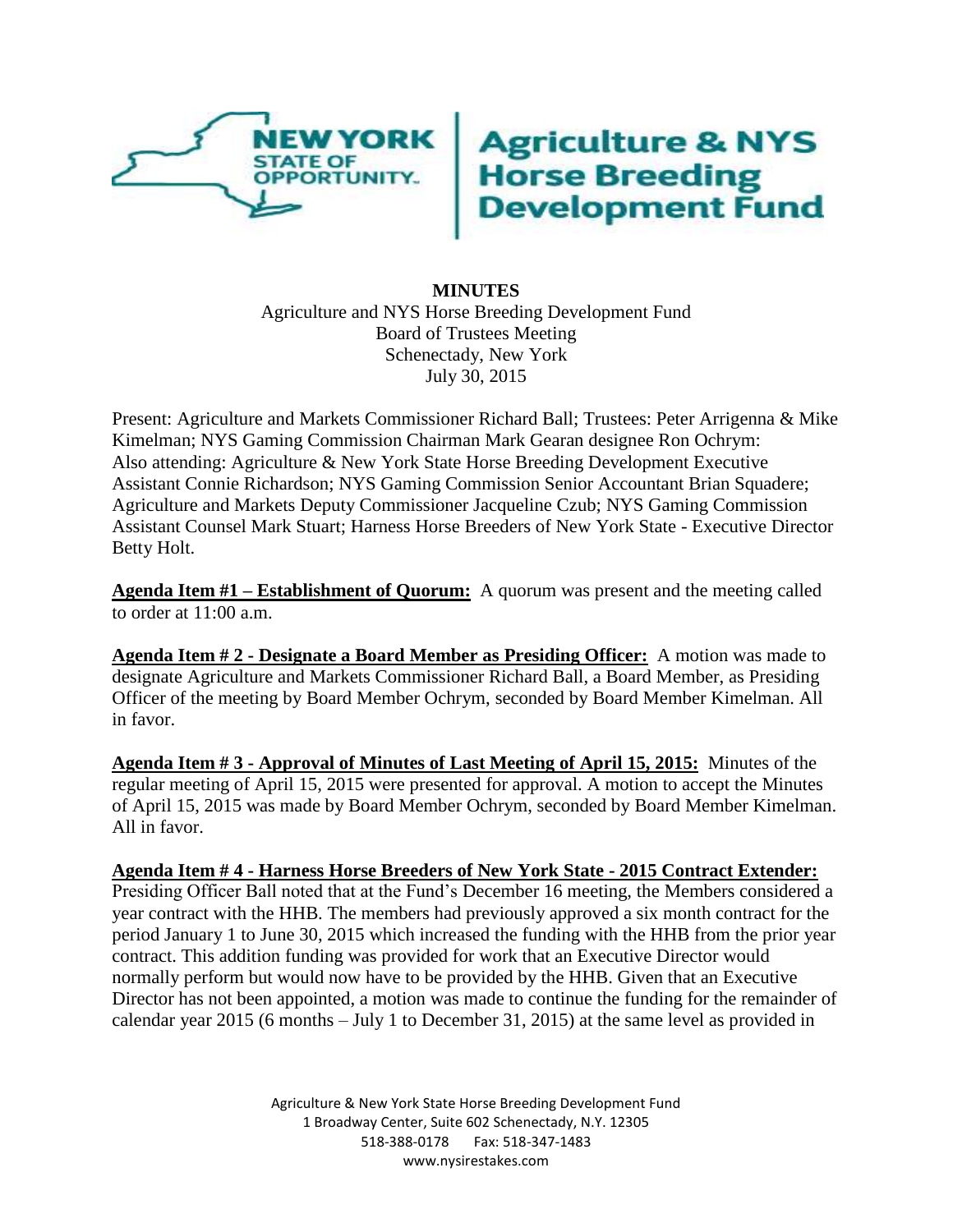the first half of the year (\$158,300). Based on the calendar year 2015, the HHB will receive a total of \$316,600. A motion was made by Board Member Kimelman and seconded by Board Member Ochrym. All in favor with one member abstaining – Board Member Arrigenna.

**Agenda Item # 5 – Update on the Sire Stakes Program:** Presiding Officer Ball noted that we were in the full swing of the Sire Stakes Program. He called on Betty Holt, of the Harness Horse Breeders, who provided a summary of the race schedule and updates on advertising.

## **Agenda Item # 6 - Consideration of Adopting and Amending Fund Policies – Time and Attendance and Travel:**

Presiding Officer Ball noted that both the Gaming Inspector General and the Gaming Commission's Office of Internal Audits reviewed the Fund's operations and issued reports that were discussed at the Fund's April meeting in Goshen. Both audits recommended changes including the need for the Fund to amend its current "Time and Attendance Policy" and adopt a "Travel Policy." The Fund Trustees took the following actions with respect to the two policy recommendations:

- 1. Travel Policy: It was recommended that the Fund adopt a Travel Policy to avoid some of the problems that were recently experienced and noted in the audits. The new policy proposed included a requirement for a travel voucher that would need to be filed and approved before any traveling on Fund Business. The proposed policy was one currently utilized by many state agencies in New York including the Gaming Commission.
- 2. Time and Attendance Policy: It was noted that staff conducted a review of the current Time and Attendance Policy of the Fund and proposed, based on the recommendations in the audit reports, that it be amended to ensure an audit of each employee's time sheet on a quarterly basis as well as provide that any out of office travel must adhere to the Travel Policy guidelines also adopted. It was also proposed that the Time and Attendance policy include language to reflect that there are no alternate workstation agreements when not in travel status.

The Members considered first a motion to adopt the "Travel Policy" (noted above as #1) that included a requirement for vouchers when traveling on behalf of the Fund. A motion to accept the proposal was made by Board Member Arrigenna and seconded by Board Member Kimelman. All in Favor.

The Members then considered a motion to amend the current "Time and Attendance Policy" (noted above as #2) to include: (1) a requirement that each employee's time sheet be reviewed and audited on a quarterly basis; (2) a requirement that any out of office travel must adhere to the Travel Policy guidelines (just adopted) including a travel voucher filing when traveling on Fund business; and (3) that there are not alternate workstation agreements when not in travel status. A

> Agriculture & New York State Horse Breeding Development Fund 1 Broadway Center, Suite 602 Schenectady, N.Y. 12305 518-388-0178 Fax: 518-347-1483 www.nysirestakes.com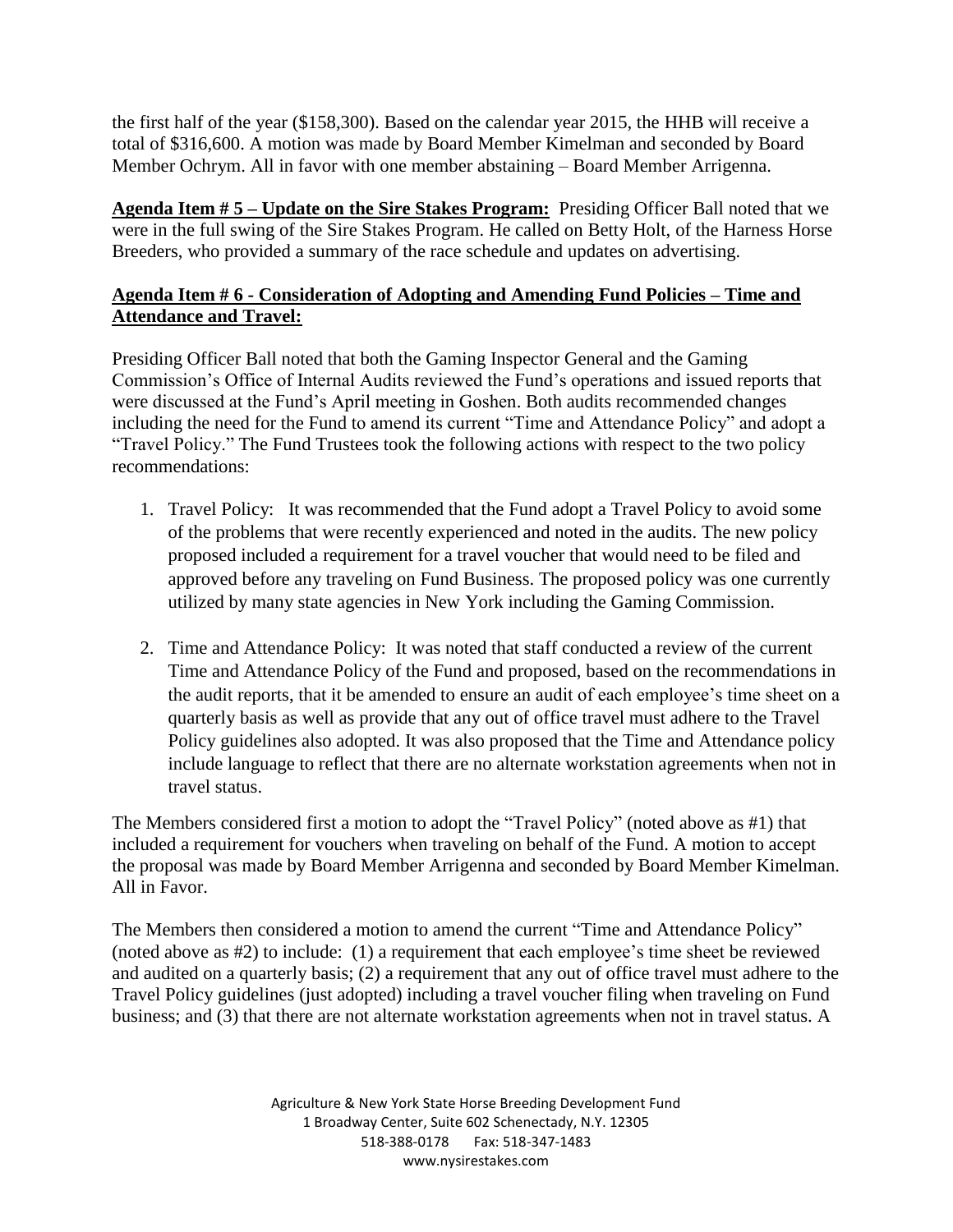motion was made to adopt the proposal by Board Member Ochrym and seconded by Board Member Arrigenna. All in favor.

**Agenda Item # 7 – Drug Testing Contract:** The Members discussed the need for additional drug testing for both County Fair and Sire Stakes racing programs. Currently the Fund has a contract with the New York Drug Testing and Research Program to conduct testing for the nonpari-mutuel racing, specifically the County Fairs. However, Board Member Arrigenna has advocated for additional testing. Staff had discussed such a process with representatives of the New York Drug Testing and Research Program which it was noted could conduct specific testing on additional samples collected beyond what the Gaming Commission samples. In October of last year, the Fund Members discussed such testing and approved an allocation of \$100,000 be included in the Fund 2015 Budget for off-track horse testing. It was noted that a testing program was discussed and proposed by Dr. George Maylin – Director of the New York Drug Testing and Research Program at Morrisville State College and he suggested a specific initial testing program for the Fund at \$25,000. This testing would include a research component that specifically would examine new suspected drugs that may be being used and determine protocols for such testing to determine their presence.

Before the Members could consider a motion of the funding, the Fund Board Members need to adopt a sole source resolution for such a contract to be approved. Given the unique requirements of the contract and that the New York Drug Testing and Research Program continues to be recognized for providing effective and efficient drug testing of standardbred breeding and racing industries and the lab is uniquely positioned to carry out, on a cost-effective basis, the measurable objectives of the Fund by providing expert drug testing services for the Fund throughout the State of New York, a motion was made by Board Member Ochrym and second by Board Member Kimelman to accept the sole source resolution that will allow the Fund Board member to enter into a contract with the New York Drug Testing and Research Program for the Lab to provide research and testing for specified drugs. All in favor.

The Board Member then considered a motion by Board Member Arrigenna, seconded by Board Member Ochrym, to allow Fund staff to enter into a contract, not to exceed \$25,000, with the New York Drug Testing and Research Program to provide research and testing on specific drugs. All in favor.

**Agenda Item #8 – Field Inspector/Investigator:** The Members, noting approval of the last item, believed there was now a need for a field inspector/investigator. Presiding Officer Ball noted that the Fund's counterpart on the thoroughbred side, the New York State Thoroughbred Breeding and Development Fund, employs inspectors. Presiding Officer Ball noted that the Fund was looking to secure the services of such a person who would visit the farms, the tracks and work with the Drug Testing Lab. It was noted that since the Fund does not currently employ any staff to perform such field work and the Lab's work is confidential, there was a need to hire an individual who would conduct such inspections and investigate any findings provided by the Drug Lab and report to the Fund Board. Such individual would be hired on a per diem basis and

> Agriculture & New York State Horse Breeding Development Fund 1 Broadway Center, Suite 602 Schenectady, N.Y. 12305 518-388-0178 Fax: 518-347-1483 www.nysirestakes.com